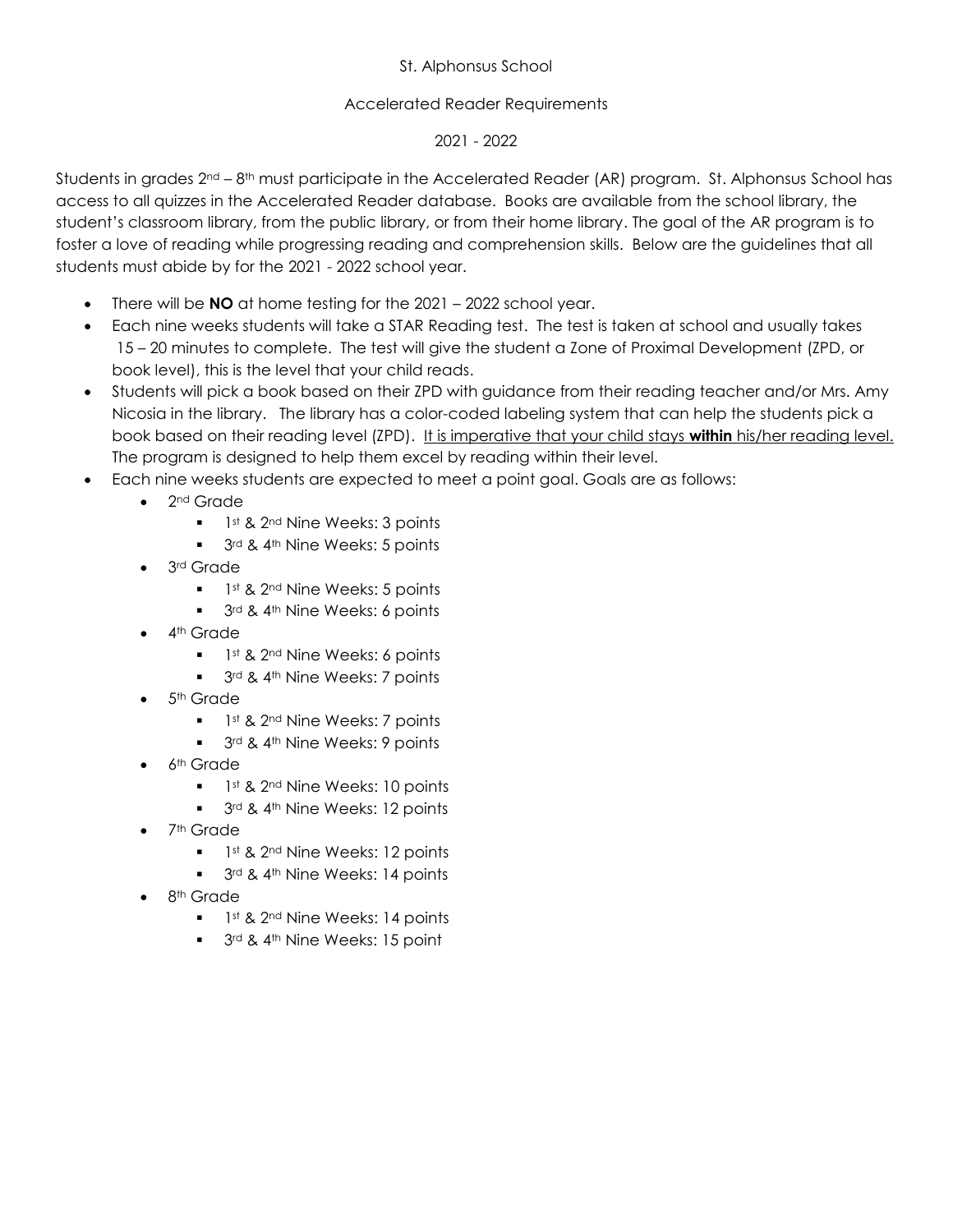- Middle School students are expected to keep a reading log of the book(s) that they are currently reading. **They may not take a test on a book that has not been approved by Mrs. Spencer or Mrs. Amy Nicosia. If a student does take a test on a book that was not approved the test will not count towards their required points.**
	- Summer Reading books are counted as a separate grade and will not count towards their first nine weeks goal.
	- Middle School students must have their score verified by Mrs. Amy Nicosia, Ms. Spencer, Mrs. Tammy, or Mrs. Ashworth **before** exiting the program. If a student does not have his or her score verified the test may not be counted.
	- Middle School students will be able to take **ONE** article quiz per nine weeks if they are in need of only one point to meet the required nine weeks goal. Any other article tests will not be counted and will be deleted from the student's record. **Any extra points accrued during a nine weeks period do not roll over to the next nine week period.**
- At the end of each nine weeks the student in each homeroom with the most points earned will receive a reading gift bag curated by Mrs. Amy Nicosia. Students that have doubled their required AR points will receive a free dress coupon. Students that triple their points will receive a free dress coupon and a candy of their choice.
- If you have any questions about this program or the guidelines please contact your student's Reading teacher or Mrs. Amy Nicosia at [anicosia2@stalphonsusbr.org](mailto:anicosia2@stalphonsusbr.org)